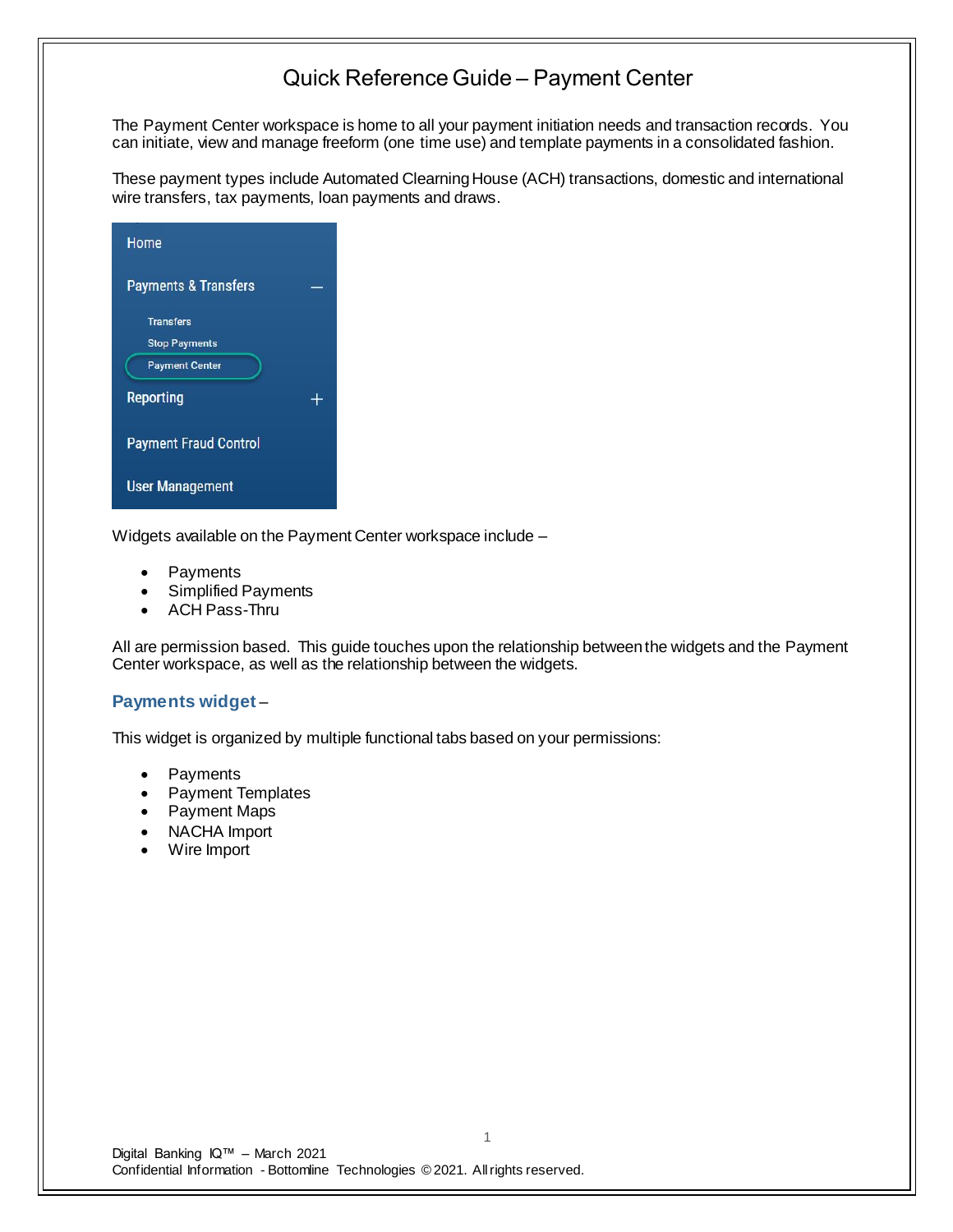The Payments tab provides a consolidated list of both processed and pending payments across all ACH, wire transfer, tax and loan transactions, as well as the ability to initiate (new) payment and import ACH and wire transfer instructions from a third-party source to create payments.

These processed and pending payments include those initiated on the fly as freeform payments and those initiated from using a payment template.

| <b>PAYMENTS</b>                      | <b>PAYMENT TEMPLATES</b> | <b>PAYMENT MAPS</b>         |               | <b>NACHA IMPORT</b>     | <b>WIRE IMPORT</b>          |                   |                   |
|--------------------------------------|--------------------------|-----------------------------|---------------|-------------------------|-----------------------------|-------------------|-------------------|
| Initiate                             | $\checkmark$             |                             |               |                         |                             |                   |                   |
| $\bullet$ ALL PAYMENTS $\smallsmile$ | Changed                  | Save As                     |               |                         | ← As of 02/06/2021 10:52 AM | $\mathbb{I}$<br>7 | ⊖<br>⊻            |
| П<br>ALL                             | <b>ACTIONS</b>           | <b>PAYMENT TYPE</b>         | <b>STATUS</b> | <b>TRANSACTION DATE</b> | <b>AMOUNT</b>               |                   | <b>PAYEE NAME</b> |
| $\Box$                               | $\sim$ $\sim$            | Corporate Payments          | Updated       | 02/08/2021              |                             | 900.09            | Jaymie Miller     |
| □                                    | $\cdots$                 | <b>Consumer Collections</b> | Updated       | 02/08/2021              |                             | 0.00              | Bruce Wayne -     |
| П                                    | $\sim$ $\sim$ $\sim$     | International Wire          | Stale dated   | 02/05/2021              |                             | 232.31            | Nissinan - Rob    |

The Payment Templates tab provides a consolidated list of ACH and wire payment template records for repeated use, as well as the ability to create (new) payment template and import ACH payment instructions from a third-party source to either generate ACH payments, create new or update existing ACH payment template.

Transactions initiated using payment templates are reported in the Payments list view, templates themselves remain in the Payment Templates list view.

| <b>PAYMENTS</b>                             | <b>PAYMENT TEMPLATES</b> |                 | <b>PAYMENT MAPS</b> | <b>NACHA IMPORT</b> | <b>WIRE IMPORT</b>                |                                     |
|---------------------------------------------|--------------------------|-----------------|---------------------|---------------------|-----------------------------------|-------------------------------------|
| Create Template $\vee$                      |                          |                 |                     |                     |                                   |                                     |
| $\boldsymbol{\cdot}$ ALL TEMPLATES $\smile$ | Changed                  | Save As         |                     |                     | ← As of 02/06/2021 10:46 AM       | $\ddot{\phantom{1}}$<br>m<br>Y<br>⊻ |
| $\Box$ ALL                                  | <b>ACTIONS</b>           | <b>TEMPLATE</b> |                     |                     |                                   |                                     |
|                                             |                          | <b>NAME</b>     | <b>STATUS</b>       | <b>PAYMENT TYPE</b> | <b>PAYMENT</b><br><b>CATEGORY</b> | PAYEE NAME                          |
|                                             | $\cdots$                 | Payroll         | Available for use   | Corporate Paym      | ACH                               | Bottomline                          |
|                                             | $\cdots$                 | Rents           | Available for use   | Corporate Paym      | ACH                               | Land Lord                           |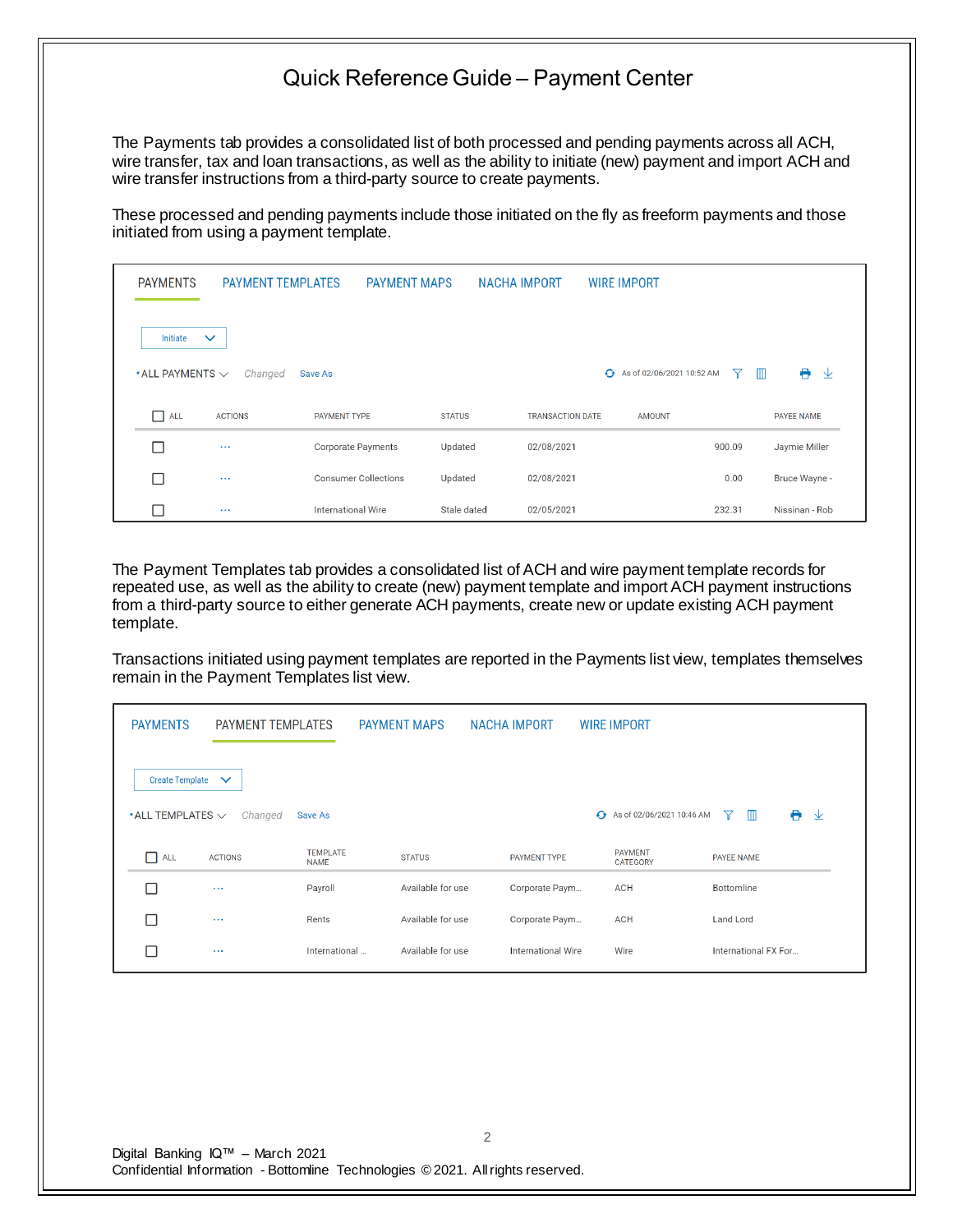The Payment Maps tab provides a consolidated list of ACH and wire payment import maps for repeated use, as well as the ability to create new or update existing import maps.

| <b>PAYMENTS</b>        | <b>PAYMENT TEMPLATES</b>   | <b>PAYMENT MAPS</b> | <b>NACHA IMPORT</b> | <b>WIRE IMPORT</b>          |                               |
|------------------------|----------------------------|---------------------|---------------------|-----------------------------|-------------------------------|
| Add Map<br>$\bigoplus$ |                            |                     |                     |                             |                               |
| ALL MAPS $\vee$        |                            |                     |                     | + As of 02/06/2021 10:28 AM | A<br>$\blacksquare$<br>7<br>业 |
| <b>ACTIONS</b>         | <b>MAP NAME</b>            | <b>PAYMENT TYPE</b> | <b>MAP FORMAT</b>   | <b>CREATED BY</b>           | <b>LAST USED DATE</b>         |
| $\cdots$               | <b>Commission Payments</b> | Domestic Wire       | Delimited           | Miller                      | $\blacksquare$                |
| $\cdots$               | Title Insurance Compa      | Domestic Wire       | Delimited           | Miller                      | $\overline{\phantom{a}}$      |
| $\sim$ $\sim$ $\sim$   | Annual Bonus Payments      | Domestic Wire       | Delimited           | Miller                      | 01/31/2021                    |
|                        |                            |                     |                     |                             |                               |

NACHA Import provides the ability to import a National Automated Clearing House Association (NACHA) format compliant file to create new ACH payments and templates.

| <b>PAYMENTS</b> | <b>PAYMENT TEMPLATES</b> | <b>PAYMENT MAPS</b> | <b>NACHA IMPORT</b>                                                                                 |                    | <b>WIRE IMPORT</b>           |                                 |   |
|-----------------|--------------------------|---------------------|-----------------------------------------------------------------------------------------------------|--------------------|------------------------------|---------------------------------|---|
|                 |                          |                     | <b>Import NACHA File</b><br>$\odot$ CREATE NEW PAYMENTS $\odot$ CREATE NEW TEMPLATES                |                    |                              |                                 |   |
|                 |                          | $^{\mathcal{O}}$    | Drag file here or select file from your computer.<br>1 file maximum. 50000 records per file maximum |                    |                              |                                 |   |
|                 |                          |                     |                                                                                                     |                    | +3 As of 02/06/2021 10:25 AM | $\mathbb{m}$<br>$\triangledown$ | 业 |
| <b>ACTIONS</b>  | <b>FILE NAME</b>         | <b>IMPORT DATE</b>  | <b>STATUS</b>                                                                                       | <b>IMPORT TYPE</b> | <b>NAME</b>                  | <b>ACH SENDER</b>               |   |
| $\ldots$        | ACH.txt                  | 12/21/2020 0        | OK                                                                                                  | Payment            | Bonus Pay                    | 061000104 - R                   |   |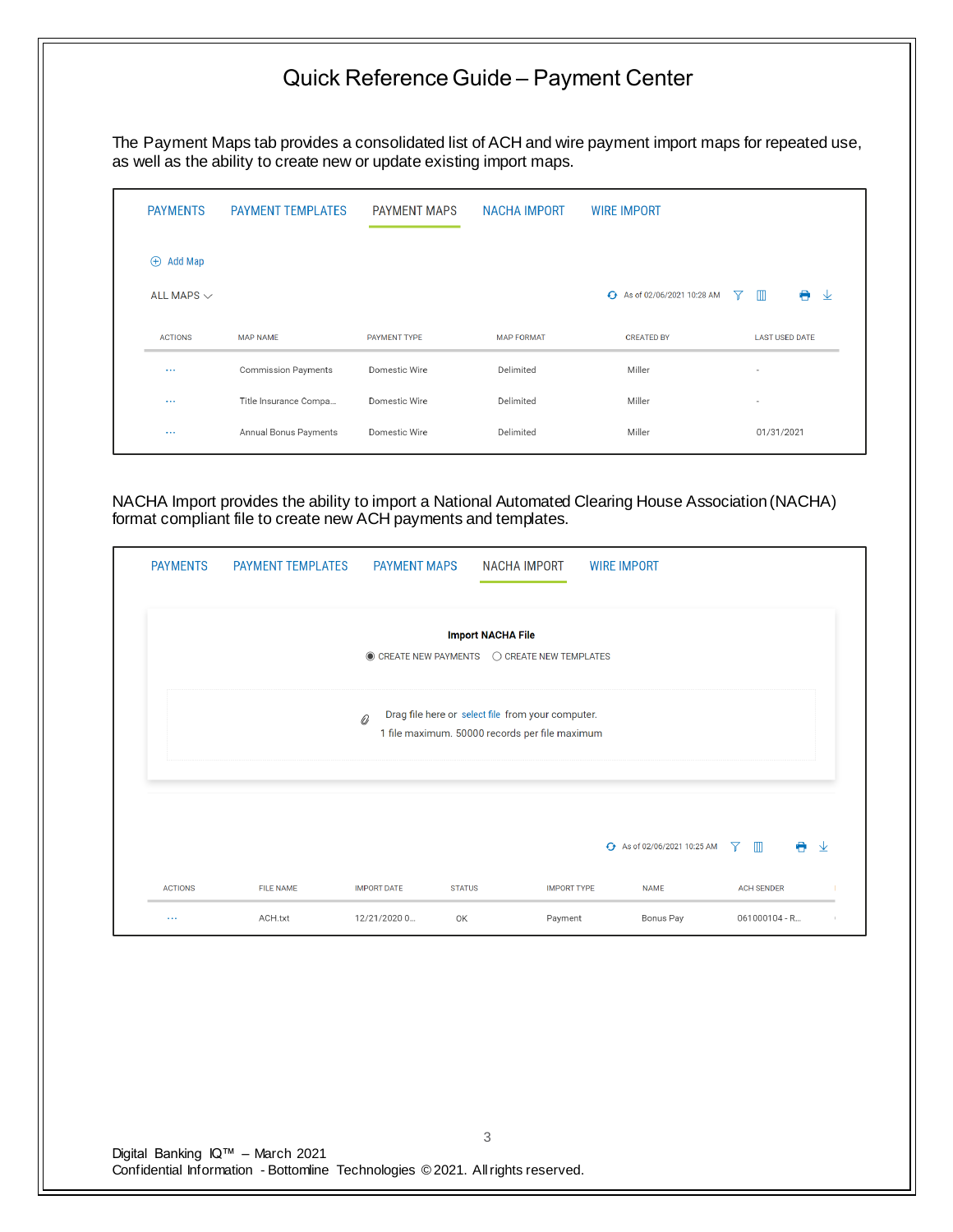Wire import provides a list of recently imported wire files and an Import Wire link to initiate the wire file import process.

| <b>PAYMENTS</b> | <b>PAYMENT TEMPLATES</b>          | <b>PAYMENT MAPS</b> | <b>NACHA IMPORT</b> | <b>WIRE IMPORT</b>                                |                          |
|-----------------|-----------------------------------|---------------------|---------------------|---------------------------------------------------|--------------------------|
| Wire Import     | <b>Import Wire</b><br>$\bigoplus$ |                     |                     |                                                   |                          |
|                 |                                   |                     |                     | $\mathbb{m}$<br>← As of 01/31/2021 07:50 PM<br>77 | ⊖<br>业                   |
| <b>ACTIONS</b>  | <b>FILE NAME</b>                  | <b>IMPORT DATE</b>  | <b>MAP TYPE</b>     | <b>RECORDS IN FILE</b>                            | <b>IMPORT</b>            |
| $\cdots$        | Weekly payroll 5.txt              | 01/31/2021          | Delimited           | 20                                                | $\overline{\phantom{a}}$ |
| $\rightarrow$   |                                   |                     |                     |                                                   |                          |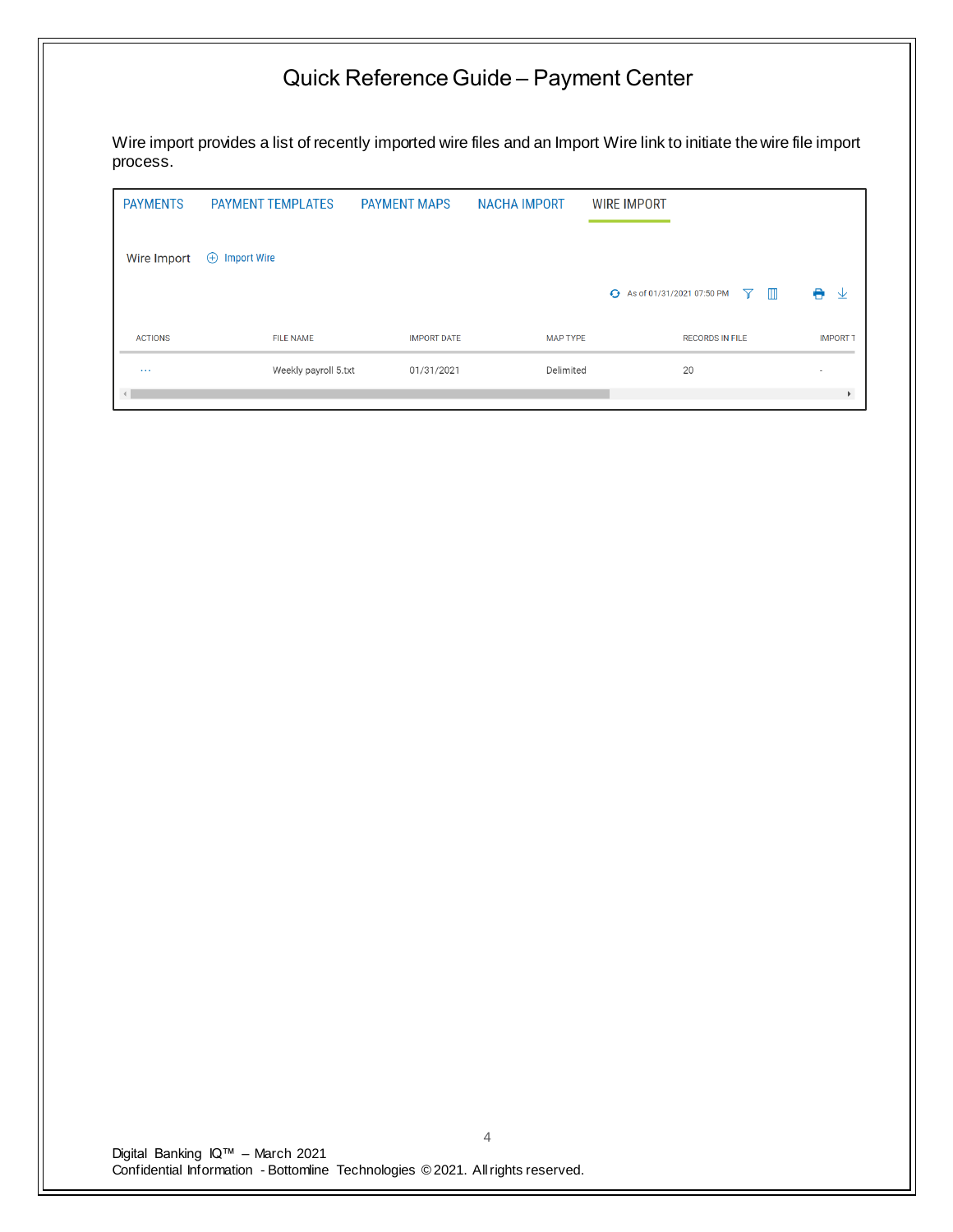#### **Simplified Payments widget** –

It provides a consolidated list of both processed and pending payments across all Simplified Payments types – Regular, Collect, Expidited, International Wire, Tax, Employee and Loan Payments, as well as Loan Draw. The widget also provides the ability to initiate (new) Simplified Payments.

| SIMPLIFIED PAYMENTS |                                 |               |                     |                   |                         |                             |                |                       |
|---------------------|---------------------------------|---------------|---------------------|-------------------|-------------------------|-----------------------------|----------------|-----------------------|
| Initiate $\vee$     |                                 |               |                     |                   |                         |                             |                |                       |
|                     | . SHOW ALL ∨ Changed Save As    |               |                     |                   |                         | + As of 09/19/2020 07:47 PM | Y III          | e<br>工业               |
| $\Box$ ALL          | <b>ACTIONS</b>                  | <b>STATUS</b> | <b>PAYMENT TYPE</b> | <b>PAYEE NAME</b> | <b>TRANSACTION DATE</b> | <b>DEBITS</b>               | <b>CREDITS</b> |                       |
| □                   | $\sim$ $\sim$                   | Processed     | Employee            | <b>MULTI</b>      | 09/16/2020              | 3.00                        |                |                       |
| □                   | $\ldots$                        | Processed     | Regular             | Susan             | 04/10/2020              | 0.87                        |                |                       |
| □                   | $\cdots$                        | Processed     | Regular             | Susan - 1         | 04/09/2020              | 0.87                        |                |                       |
| $\Box$              | $\ldots$                        | Stale dated   | Regular             | Susan - 18654     | 04/16/2020              | 0.87                        |                |                       |
| п                   | $\cdots$                        | Processed     | Collection          | Tom               | 04/10/2020              |                             | 67.00          |                       |
|                     |                                 |               |                     |                   |                         |                             |                | $\blacktriangleright$ |
| DELETE              | <b>APPROVE</b><br><b>REJECT</b> |               |                     |                   |                         |                             |                |                       |